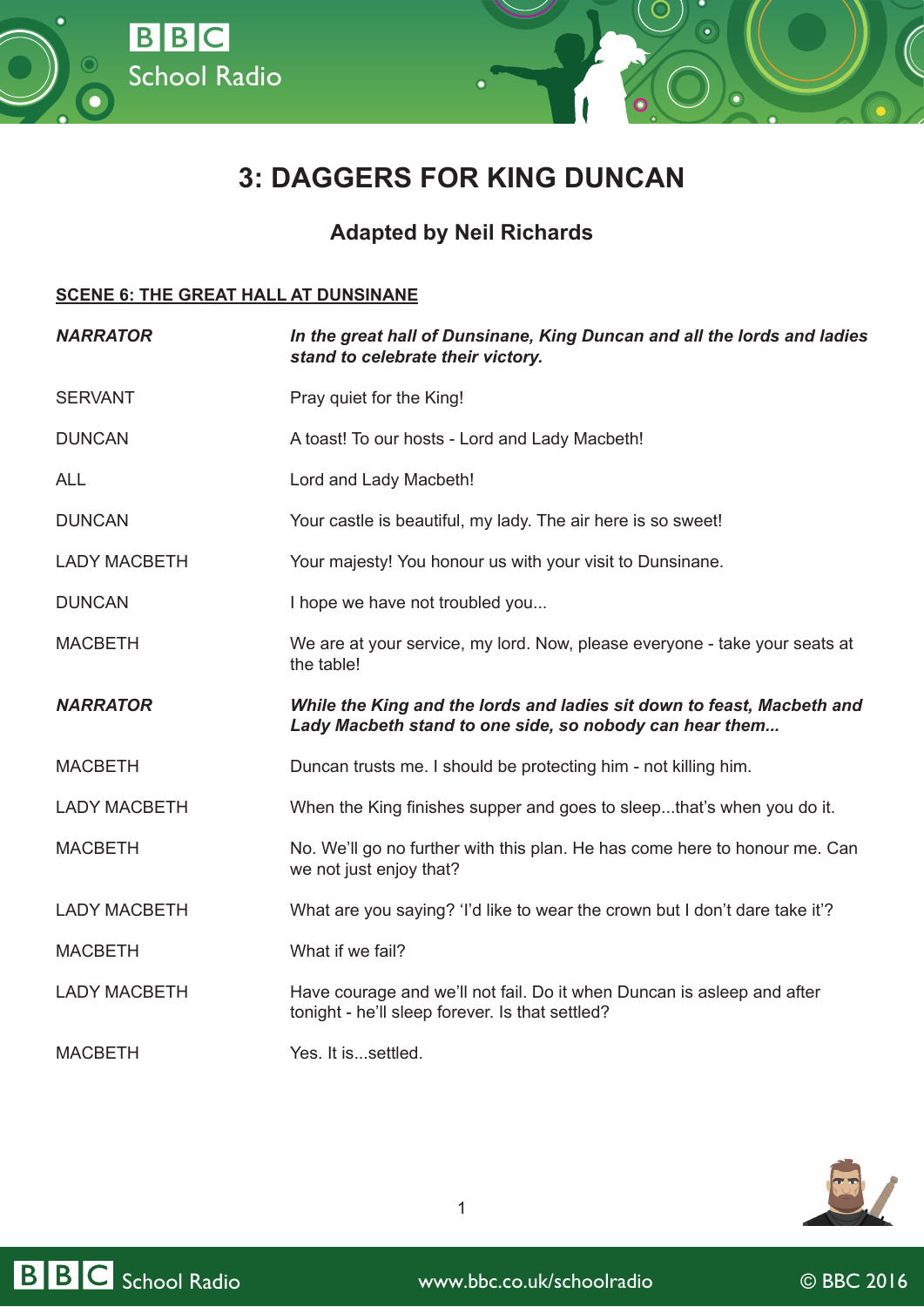



| <b>NARRATOR</b> | The feast is over. Banquo and his son Fleance are taking a walk on the<br>castle walls.                                                                                                                                                                                                                              |
|-----------------|----------------------------------------------------------------------------------------------------------------------------------------------------------------------------------------------------------------------------------------------------------------------------------------------------------------------|
| <b>BANQUO</b>   | What time is it, Fleance?                                                                                                                                                                                                                                                                                            |
| <b>FLEANCE</b>  | After midnight, father. Listen. Someone's coming! Who's there?                                                                                                                                                                                                                                                       |
| <b>MACBETH</b>  | A friend, Fleance. Banquo                                                                                                                                                                                                                                                                                            |
| <b>BANQUO</b>   | Macbeth. So you're still awake too? The King at least is asleep. He went to<br>bed in good spirits, thanks to your hospitality.                                                                                                                                                                                      |
| <b>MACBETH</b>  | We did all we could.                                                                                                                                                                                                                                                                                                 |
| <b>BANQUO</b>   | A real feast. I dreamt of the witches last night. There was truth in what they<br>said, Thane of Cawdor                                                                                                                                                                                                              |
| <b>MACBETH</b>  | I haven't really thought about it. But perhaps you're right. We should talk,<br>Banquo                                                                                                                                                                                                                               |
| <b>BANQUO</b>   | Whenever you like.                                                                                                                                                                                                                                                                                                   |
| <b>MACBETH</b>  | Stay with me, Banquo, and we could all share in the future                                                                                                                                                                                                                                                           |
| <b>BANQUO</b>   | My loyalty's to the King - and ever will be. Now, we must go to bed. Come,<br>Fleance.                                                                                                                                                                                                                               |
| <b>FLEANCE</b>  | Good night, sir.                                                                                                                                                                                                                                                                                                     |
| <b>MACBETH</b>  | Sleep well!                                                                                                                                                                                                                                                                                                          |
| <b>BANQUO</b>   | And the same to you, my friend.                                                                                                                                                                                                                                                                                      |
| <b>NARRATOR</b> | Alone, Macbeth knows he must make his decision                                                                                                                                                                                                                                                                       |
| <b>MACBETH</b>  | Soon everyone will be asleep but me. And then What's this? A dagger in<br>the air, its handle turned towards my hand. Come let mehold you. Aagh. I<br>can't touch it - but I can still see it. A dagger of the mind. I'm seeing things.<br>And now there's blood on the blade and handle! It is time to do the deed. |

## **SCENE 8: LADY MACBETH'S CHAMBER**

| <b>NARRATOR</b> | In her bedroom, Lady Macbeth cannot sleep. She walks back and forth,<br>thinking about her terrible plan |
|-----------------|----------------------------------------------------------------------------------------------------------|
| LADY MACBETH    | What is he doing? I left the daggers for him. He can't have missed them!                                 |